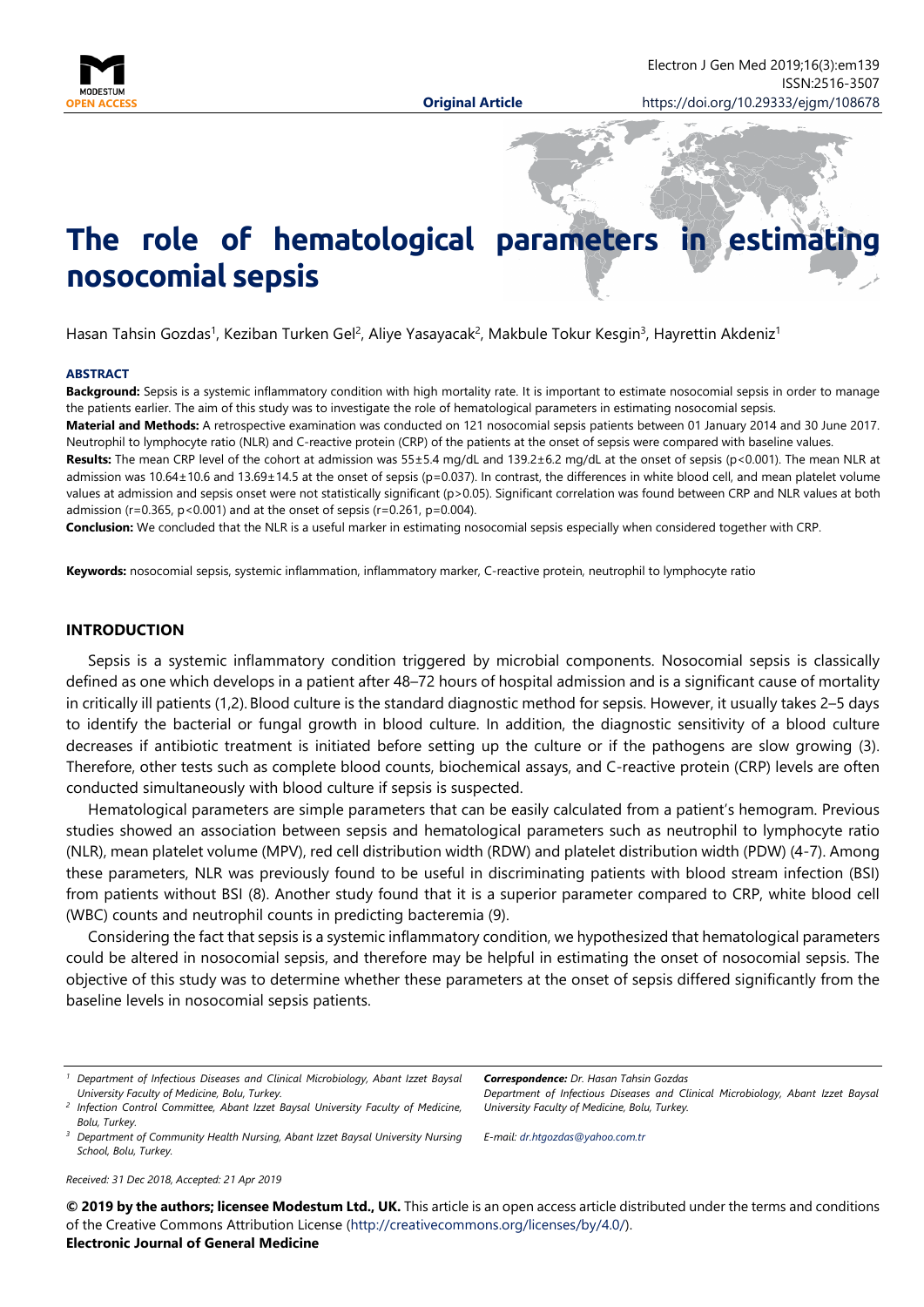### **Table 1:** *Characteristics of nosocomial sepsis patients*

| <b>Table 1:</b> Characteristics of hosoconnal sepsis patterns |                 |  |
|---------------------------------------------------------------|-----------------|--|
| Number of patients, n (%)                                     | 121 (100)       |  |
| Age (mean $\pm$ SD)                                           | $69.8 \pm 16.2$ |  |
| Gender, n (%)                                                 |                 |  |
| Female                                                        | 47 (38.8)       |  |
| Male                                                          | 74 (61.2)       |  |
| <b>Admission unit</b>                                         |                 |  |
| Intensive care unit                                           | 87 (71.9)       |  |
| Surgical wards                                                | 19 (15.7)       |  |
| Medical wards                                                 | 15 (12.4)       |  |
| <b>Sepsis source</b>                                          |                 |  |
| Central venous catheter-related bloodstream infection         | 36 (29.8)       |  |
| Bloodstream infection proved in laboratory                    | 85 (70.2)       |  |
| <b>Risk Factors</b>                                           |                 |  |
| Mechanical ventilation                                        | 88 (72.7)       |  |
| Hemodialysis                                                  | 39 (32.2)       |  |
| Hemodynamic instability                                       | 72 (59.5)       |  |
|                                                               |                 |  |

n- number; SD- standard deviation

#### **METHODS**

#### **Patients and Study Design**

A retrospective examination was conducted on 121 patients diagnosed with nosocomial sepsis between 01 January 2014 and 30 June 2017 in Bolu Abant Izzet Baysal University Medical Faculty. Sepsis was defined as the presence of two or more qSOFA criteria (10), and positive blood culture results. Nosocomial sepsis was defined as one which develops in a patient after 48–72 hours of hospital admission. Only the first episode of sepsis in any patient was considered for the study so as to prevent confounding effects of other hemogram parameters. Patients with hematological diseases such as hematological malignancies, metastatic bone marrow infiltration by malignancy, immune thrombocytopenic purpura, reactive thrombocytosis or acute bleeding were excluded from the study. The baseline hemogram, NLR, and CRP levels of each patient were obtained at least 72 hours before the onset of sepsis. The same parameters were also obtained at the time of collecting blood for culture. The NLR was calculated by dividing the absolute neutrophil count by the absolute lymphocyte count. Ethical consent was obtained from Bolu Abant Izzet Baysal University ethical committee (Decision number: 2017/154).

#### **Isolation and Identification of the Microorganism from Blood Cultures**

Blood cultures were performed in the BACTEC 9240 blood culture system (Becton Dickinson, USA).

#### **Statistical Analysis**

SPSS software (SPSS version 15 for Windows; IBM, Chicago, Illinois) was used for statistical analysis. Homogenously distributed variables were expressed as a mean±standard deviation and compared with ANOVA test. Nonhomogenously distributed variables were expressed as median (min-max) and compared with Kruskal–Wallis test. Paired samples test was used to determine the difference in the same variable at two different time points. Correlation analysis was conducted using Pearson's correlation. A p value of less than 0.05 was considered statistically significant.

## **RESULTS**

A total of 121 inpatients, 74 male and 47 female, were enrolled in this study. Demographical characteristics of the study cohort are shown in **Table 1**.

The mean CRP level of the cohort at admission was 55±5.4 mg/dL and 139.2±6.2 mg/dL at the onset of sepsis (p<0.001). The mean NLR at admission was 10.64±10.6 and 13.69±14.5 at the onset of sepsis (p=0.037). As seen in **Table 2**, NLR changes are due mainly to lymphocyte decrease. The mean hemoglobin at admission was 11.8±2.2 gr/dL and 9.8 ±1.5 gr/dL at the onset of sepsis (p<0.001). The mean RDW at admission was 16.9%±3.4 and 17.6%±2.7 at the onset of sepsis (p=0.002). There were no statistically significant differences in white blood cell, neutrophil and mean platelet volume levels between admission and sepsis (p>0.05). Hematological parameters of the study cohort at admission and sepsis are shown in **Table 2**.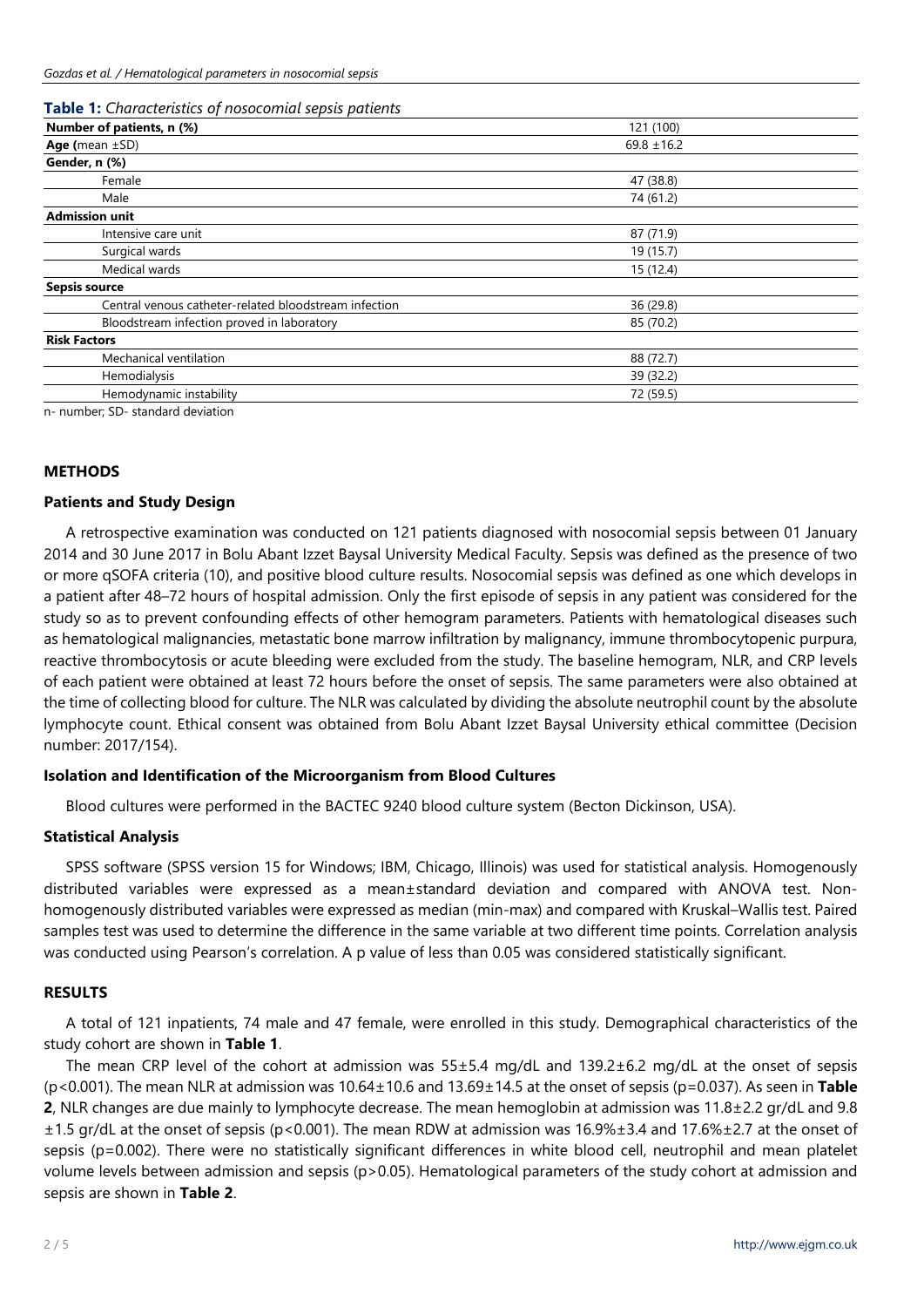| <b>Table 2:</b> Hematological parameters of the study cohort at admission and sepsis ( $n = 121$ ) |  |
|----------------------------------------------------------------------------------------------------|--|
|----------------------------------------------------------------------------------------------------|--|

|                                 | <b>Baseline parameter</b> | Sepsis parameter |         |
|---------------------------------|---------------------------|------------------|---------|
|                                 | Mean ±SD                  |                  |         |
| White Blood Cell (kU/l)         | $11.6 \pm 6.4$            | $12.06 \pm 7.7$  | 0.609   |
| Lymphocyte (kU/l)               | $1.39 \pm 0.93$           | $1.04 \pm 0.63$  | 0.001   |
| Neutrophil (kU/l)               | $9.4 \pm 6.1$             | $10.2 \pm 7.7$   | 0.277   |
| Hemoglobin (gr/dL)              | $11.8 \pm 2.2$            | $9.8 \pm 1.5$    | < 0.001 |
| Red cell distribution Width (%) | $16.9 \pm 3.4$            | $17.6 \pm 2.7$   | 0.002   |
| Mean platelet volume (fL)       | $8.56 \pm 1.7$            | $8.8 \pm 1.9$    | 0.127   |
| C-reactive protein (mg/dL)      | $55 \pm 59.6$             | 139.2±68.9       | < 0.001 |
| Neutrophil to lymphocyte ratio  | $10.6 \pm 10.6$           | 13.6±14.5        | 0.037   |
| $CD$ at and and doubtion        |                           |                  |         |

SD- standard deviation

Correlation between CRP and NLR values at admission and sepsis were also evaluated, and significant correlation was seen at both admission ( $r=0.365$ ,  $p<0.001$ ) and at the onset of sepsis ( $r=0.261$ ,  $p=0.004$ ).

#### **DISCUSSION**

Sepsis is a systemic inflammatory reaction caused by certain microbial components. Excessive systemic inflammation as a consequence of impaired immune response has been shown to be related to worse outcome in sepsis patients (11,12). So, early diagnosis of sepsis is a very important for patient prognosis and survival.

During a systemic inflammatory response, significant changes are seen in WBC counts that present as neutrophilia and/or relative lymphocytopenia (13). The NLR is a common inflammatory marker that can be easily calculated from complete blood cell counts. As a marker of systemic inflammation, NLR is associated with critical infections such as bacteremia and sepsis (4,5,8,14-20).

Although several studies investigated the role of NLR in sepsis prognosis (5,17-23), few have investigated its role in diagnosing sepsis in adult patients (6,8,18,24). Our study showed that elevation in NLR may be beneficial in estimating nosocomial sepsis in inpatients. Another important finding of this study is the correlation between NLR elevation and CRP elevation at the time of nosocomial sepsis. Elevation in RDW levels at the time of sepsis has also been observed, but this elevation was related with concomitant decrease in hemoglobin levels.

Loonen et al. (8) studied the diagnostic roles of CRP, NLR, procalcitonin, and soluble urokinase plasminogen activator receptor in 140 patients with various bloodstream infections, and concluded NLR to be a cheap, rapid and practical biomarker in differentiating BSI from non-BSI patients. Consistent with this study, we were also able to present NLR as a practical biomarker in estimating blood culture positivity.

Lowsby et al. (4) investigated the role of NLR in 1954 sepsis suspected patients admitted to the emergency department and found that NLR alone was insufficient in predicting bacteremia since the blood cultures were positive in only 270 patients (13.8%). In contrast, we found NLR useful in estimating sepsis, especially in combination with CRP. This may be due to the fact that we evaluated NLR in the same patients at two different time points. The WBC counts in their study were not different among the bacteremic and non-bacteremic patients, which corresponds to our finding that WBC counts did not change at the onset of sepsis compared to baseline values.

Naess et al. (24) also investigated the diagnostic role of NLR in bacterial infections and reported that patients with septicemia had significantly higher NLR compared to patients with other bacterial infections, therefore concluding that NLR can be useful in discriminating between the septicemic and non-septicemic patients. In agreement to this, we also found that NLR increased at the onset of nosocomial sepsis.

Zhang et al. (6) studied the diagnostic value of various hemogram parameters in sepsis and found NLR to be superior in predicting sepsis compared to CRP. They also reported that the predictive value of the combination of RDW, PDW, and NLR was almost [equivalent](http://tureng.com/tr/turkce-ingilizce/equivalent) to that of procalcitonin. In our study, we found elevated RDW and decreased hemoglobin levels in nosocomial sepsis, indicating that the two may be correlated. In addition, we found that NLR elevation correlated with CRP elevation in nosocomial sepsis.

There were some limitations in the present study, mainly the retrospective design and the small number of patients. Secondly, concurrent inflammatory conditions such as tumors or collagen vascular diseases were not evaluated. Thirdly, confounding effects of simultaneously used drugs which might affect hemogram results such as corticosteroids were not considered. Fourthly, single measurements of laboratory parameters do not reflect their dynamics. Fifthly, long duration of subjects' enrollment requires correction for seasonal variability of hemogram indexes, and finally, the longterm follow-up data of the patients were missing.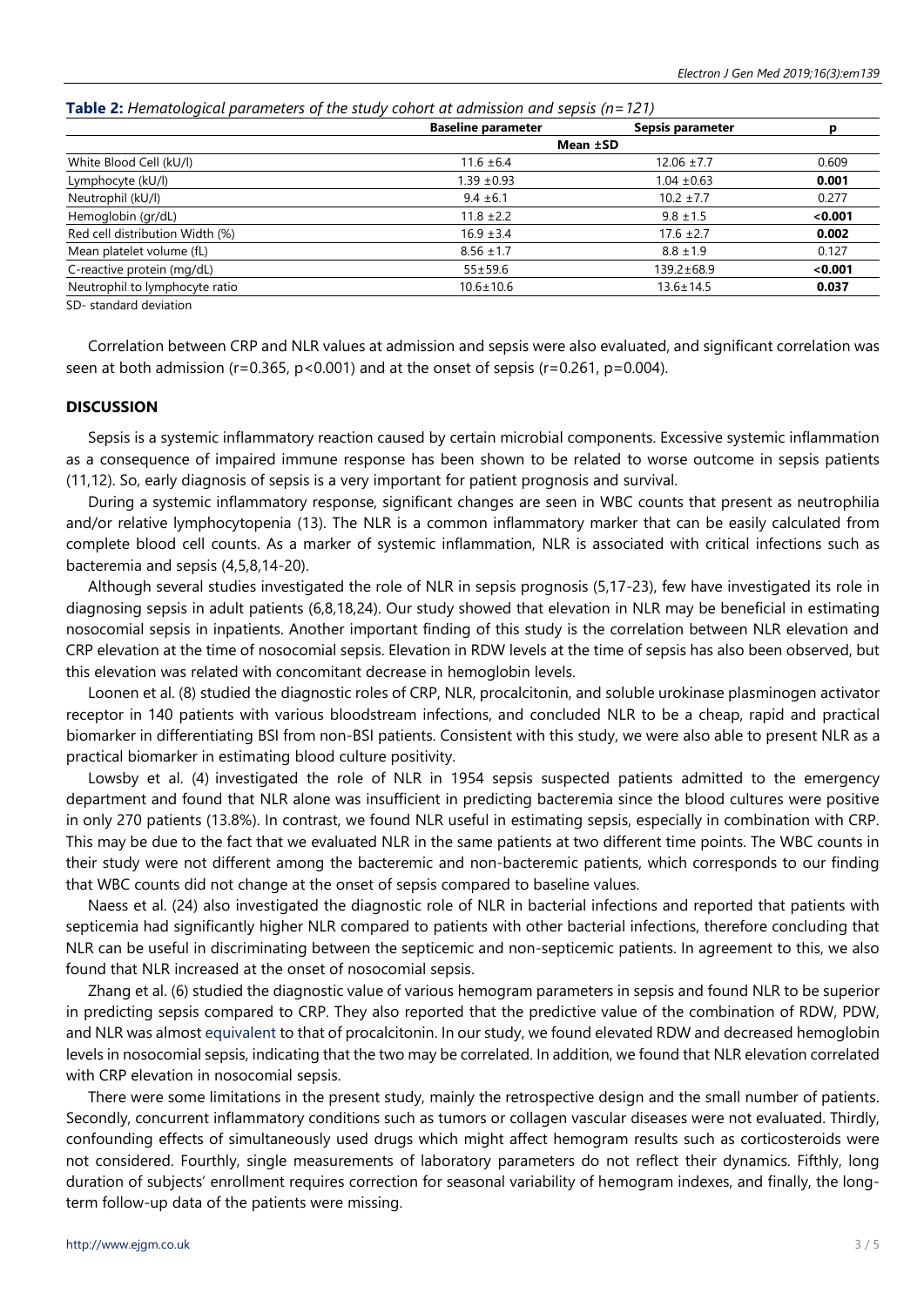In conclusion, NLR is a simple and practical biomarker which can rapidly be obtained from hemogram. Since, NLR was found to be increased concomitantly with CRP in nosocomial sepsis patients, it can be a useful early indicator of blood culture growth especially for hospitals with limited laboratory facilities. Early detection of nosocomial sepsis will be helpful for optimal management of hospitalized patients.

# **REFERENCES**

- 1. Horan TC, Andrus M, Dudeck MA. CDC/NHSN surveillance definition of health care-associated infection and criteria for specific types of infections in the acute care setting. Am J Infect Control 2008;36:309-32. <https://doi.org/10.1016/j.ajic.2008.03.002> PMid:18538699
- 2. Nagao M. A multicentre analysis of epidemiology of the nosocomial bloodstream infections in Japanese university hospitals. Clin Microbiol Infect 2013;19:852-8. <https://doi.org/10.1111/1469-0691.12083> PMid:23176224
- 3. Grace CJ, Lieberman J, Pierce K, Littenberg B. Usefulness of blood culture for hospitalized patients who are receiving antibiotic therapy. Clin Infect Dis 2001;32:1651-5. <https://doi.org/10.1086/320527> PMid:11340541
- 4. Lowsby R, Gomes C, Jarman I, et al. Neutrophil to lymphocyte count ratio as an early indicator of blood stream infection in the emergency department. Emerg Med J 2015;32:531-4. [https://doi.org/10.1136/emermed-2014-](https://doi.org/10.1136/emermed-2014-204071) [204071](https://doi.org/10.1136/emermed-2014-204071) PMid:25183249
- 5. Hwang SY, Shin TG, Jo IJ, et al.Neutrophil-to-lymphocyte ratio as a prognostic marker in critically-ill septic patients. Am J Emerg Med 2017;35:234-9. <https://doi.org/10.1016/j.ajem.2016.10.055> PMid:27806894
- 6. Zhang HB, Chen J, Lan QF, Ma XJ, Zhang SY. Diagnostic values of red cell distribution width, platelet distribution width and neutrophil-lymphocyte count ratio for sepsis. Exp Ther Med 2016;12:2215-9. <https://doi.org/10.3892/etm.2016.3583> PMid:27698714 PMCid:PMC5038364
- 7. Aydemir H, Piskin N, Akduman D, Kokturk F, Aktas E. Platelet and mean platelet volume kinetics in adult patients with sepsis. Platelets 2015;26(4):331-5. <https://doi.org/10.3109/09537104.2012.701027> PMid:22731700
- 8. Loonen AJM, de Jager CPC, Tosserams J, et al. Biomarkers and molecular analysis to improve bloodstream infection diagnostics in an emergency care unit. PLoS One 2014;9:e87315. <https://doi.org/10.1371/journal.pone.0087315> PMid:24475269 PMCid:PMC3903623
- 9. de Jager CP, van Wijk PT, Mathoera RB, de Jongh-Leuvenink J, van der Poll T, Wever PC. Lymphocytopenia and neutrophil-lymphocyte count ratio predict bacteremia better than conventional infection markers in an emergency care unit. Crit Care 2010;14:R192. <https://doi.org/10.1186/cc9309> PMid:21034463 PMCid:PMC3219299
- 10. Singer M, Deutschman CS, Seymour CW, et al. The Third International Consensus Definitions for Sepsis and Septic Shock (Sepsis-3). JAMA 2016;315(8):801-10. <https://doi.org/10.1001/jama.2016.0287> PMid:26903338 PMCid:PMC4968574
- 11. Kaukonen KM, Bailey M, Pilcher D, Cooper DJ, Bellomo R. Systemic inflammatory response syndrome criteria in defining severe sepsis. N Engl J Med 2015; 372:1629-38. <https://doi.org/10.1056/NEJMoa1415236> PMid:25776936
- 12. Churpek MM, Zadravecz FJ, Winslow C, Howell MD, Edelson DP. Incidence and Prognostic Value of the Systemic Inflammatory Response Syndrome and Organ Dysfunctions in Ward Patients. Am J Respir Crit Care Med 2015;192:958-64. <https://doi.org/10.1164/rccm.201502-0275OC> PMid:26158402 PMCid:PMC4642209
- 13. Rhodes A, Evans LE, Alhazzani W, et al. Surviving Sepsis Campaign: International Guidelines for Management of Sepsis and Septic Shock: 2016. Crit Care Med 2017;45:486-552. <https://doi.org/10.1097/CCM.0000000000002255> PMid:28098591
- 14. Westerdijk K, Simons KS, Zegers M, Wever PC, Pickkers P, de Jager CPC. The value of the neutrophil-lymphocyte count ratio in the diagnosis of sepsis in patients admitted to the Intensive Care Unit: A retrospective cohort study. PLoS One 2019;14:e0212861. <https://doi.org/10.1371/journal.pone.0212861> PMid:30811475 PMCid:PMC6392273
- 15. Manohar V, Prasad SB, Raj S, Sreekrishnan TP, Gireesh Kumar KP. The Eminence of Neutrophil-lymphocyte Count Ratio in Predicting Bacteremia for Community-acquired Infections at an Emergency Medicine Department in a Tertiary Care Setting. J Emerg Trauma Shock 2018;11:271-5. [https://doi.org/10.4103/JETS.JETS\\_72\\_17](https://doi.org/10.4103/JETS.JETS_72_17) PMid:30568369 PMCid:PMC6262656